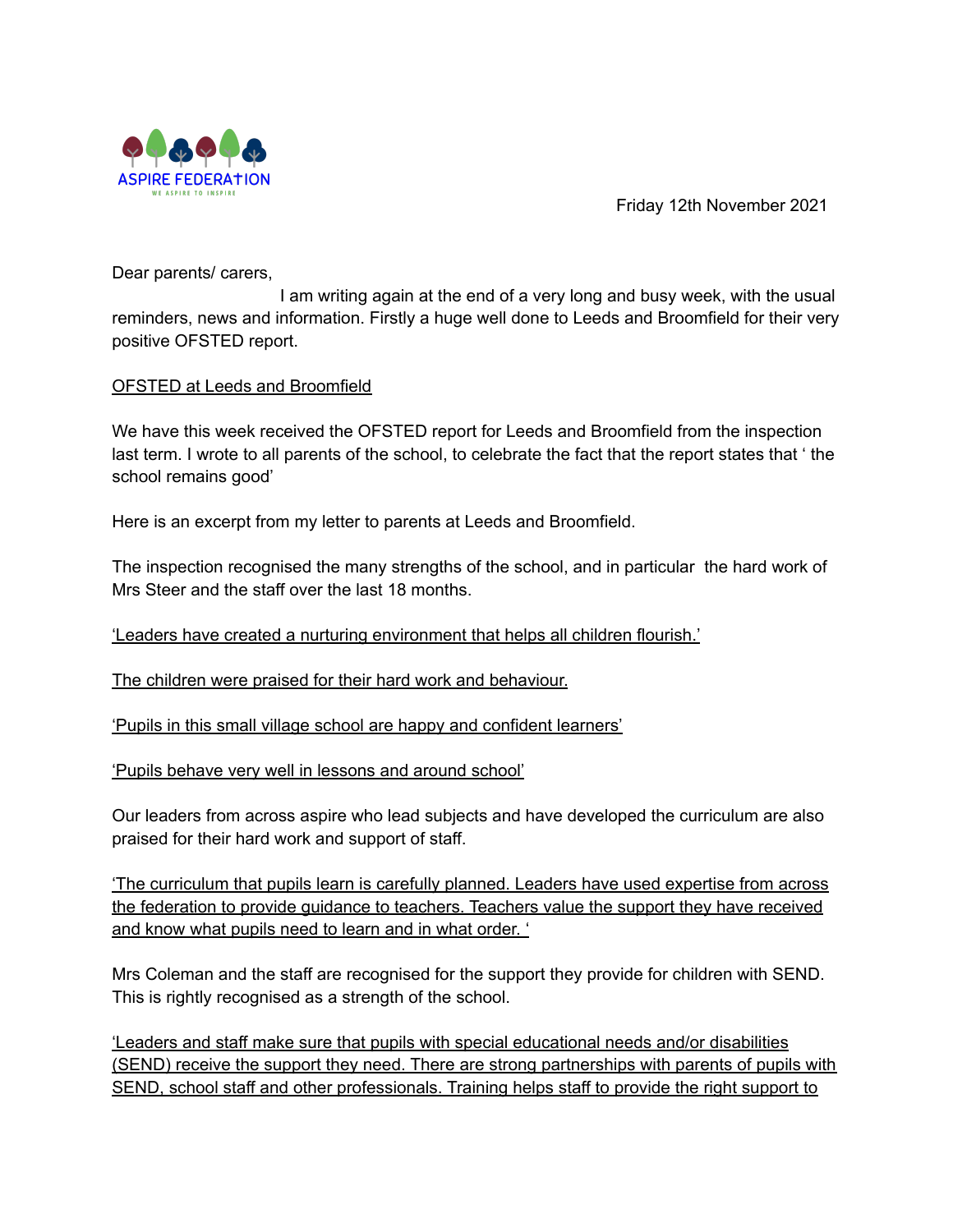pupils with SEND. Staff give careful thought to the needs of pupils with SEND and how to help them learn. As a result, they learn and achieve well alongside their peers.'

## Monday 15th November 2021

Just a reminder that Platts Heath primary school will be closed on Monday to all staff and pupils, due to the funeral of Miss Killick. The funeral is taking place at Vinters Park crematorium in Maidstone at 11am, and all are invited to the Chiltern Hundreds pub,

Thank you to Platts Heath parents for their support for the staff on Monday. The vast majority of staff will be attending from Platts Heath together with colleagues from across Aspire.

### Staff Changes at Platts Heath

### Ash Class.

Following the death of Miss Killick, Mrs Burbidge has been covering as supply as she knows the school and the children. Just before half term I advertised and held interviews to fill the role of Ash class teacher. I am pleased to inform you that I have appointed Mrs Burbidge who will now take over the role on a permanent basis. Mrs Burbidge is a very experienced Early Years teacher and will be an asset to the Platts Heath team.

### Elder class

Mrs Unsworth Brown will be leaving Platts Heath at the end of this term. Mrs UB will be staying with Aspire and has been appointed as a cover teacher.

Again, I have advertised and appointed a new teacher for Elder class from January 2022. Mr Waters who is known to Aspire, as he has previously been the head of school at Kingswood will be Elder class teacher from January 2022. Mr Waters will also be taking over the responsibility of the leadership of creative arts for aspire.

I am sure you will join me in welcoming Mrs Burbidge and Mr Waters as part of the team, and wishing Mrs UB well in the next stage of her career, as well as thanking her for all her hard work at Platts Heath.

### DFE pilot project

Just a reminder that you need to inform your child/ren's school office if you do not have wifi at home and would like to take advantage of Aspire's involvement in the pilot project with the DFE. The details of which are below. Please contact the school office before the end of the day, if you are interested in being part of the project.